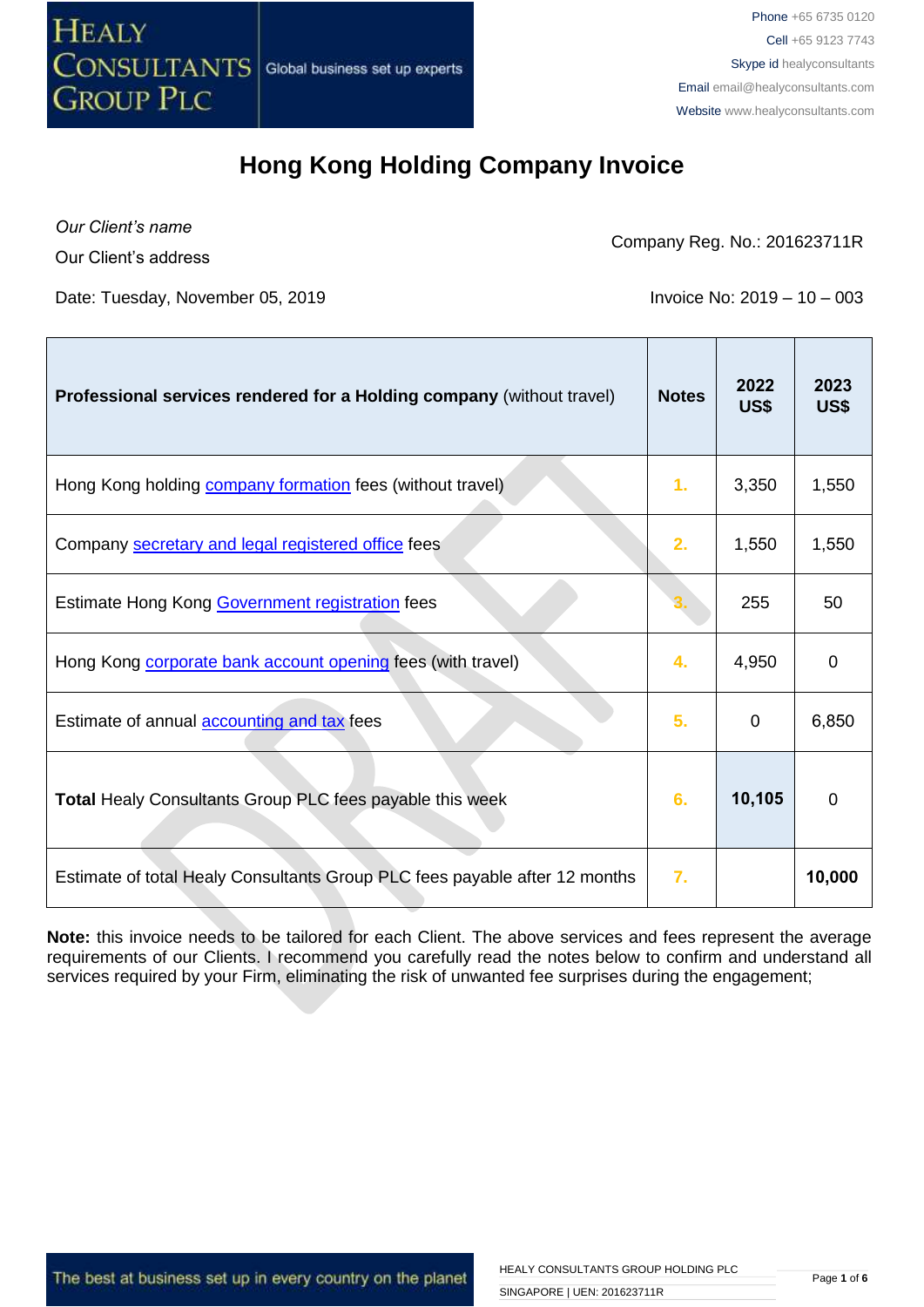

#### *Notes to invoice above*

**1.** Healy Consultants Group PLC's fees to legally register our Clients' Hong Kong holding company within [one](http://www.healyconsultants.com/hong-kong-company-registration/incorporation-steps/) [week \(click link\)](http://www.healyconsultants.com/hong-kong-company-registration/incorporation-steps/) by **i)** choosing the optimum M&AA for our Client's business activities **ii)** reserving a company name with [Companies Registry](http://www.cr.gov.hk/en/public/services.htm) **iii)** settling our accountant and lawyer fees and **iv)** preparing a high quality company incorporation application for [Companies Registry;](http://www.cr.gov.hk/en/public/services.htm)

Starting on the 1st of April 2017, the Hong Kong Inland Revenue Department will increase the Business Registration Certificate fee from HK\$ 250 to HK\$ 2,250;

All [engagement fees](http://www.healyconsultants.com/company-registration-fees/) (click link) are agreed and paid up front and agree to the fees published on our country web pages. Consequently, there are no hidden fees, surprises or ambushes throughout the engagement. All engagement deadlines are agreed up front in the form of a [detailed project plan,](http://www.healyconsultants.com/index-important-links/example-project-plan/) mapping out [deliverables](http://www.healyconsultants.com/deliverables-to-our-clients/) by week throughout the engagement term;



Every week during the engagement, Healy Consultants Group PLC will email our Client a [detailed status](http://www.healyconsultants.com/index-important-links/weekly-engagement-status-email/) [update.](http://www.healyconsultants.com/index-important-links/weekly-engagement-status-email/) Our Client is immediately informed of engagement problems together with solutions. Your dedicated engagement manager is reachable by phone, Skype, live chat and email and will communicate in your preferred language;

**2.** In accordance with [Hong Kong New Companies Ordinance](http://www.cr.gov.hk/en/companies_ordinance/docs/NewCO_C622_HL_FullVersion-e.pdf) (click link), each Hong Kong holding company must appoint a company secretary, who may be a natural person or a body corporate, but the company secretary must be resident in Hong Kong. Healy Consultants Group PLC will act as your Hong Kong company secretary, for which our annual responsibilities include **i)** preparation and filing of the annual return **ii)** securely maintaining company books **iii)** liaising with the Hong Kong Government on behalf of our Client **iv)** legal filing of changes of company structure and **v)** reminding our Client of statutory deadlines;

In accordance with the [Hong Kong New Companies Ordinance,](http://www.cr.gov.hk/en/companies_ordinance/docs/NewCO_C622_HL_FullVersion-e.pdf) a holding Company shall as from the date of its incorporation have a legal registered office in Hong Kong, to which all official Government communications and notices may be addressed. To comply with this statutory requirement, Healy Consultants Group PLC Hong Kong business office will be the registered office address for your Hong Kong Company. Thereafter, this address will be used to receive Government correspondence including **i)** tax letters **ii)** notice of the legal annual return and **iii)** all government communications. Most of our Clients wish to place [Healy Consultants'](http://www.healyconsultants.com/corporate-outsourcing-services/company-secretary-and-legal-registered-office/) office address on invoices, contracts, websites and business cards;

- **3.** This fee is an estimate of government costs payable during your Firm's engagement. For transparency purposes, all government fee payments will be supported by original receipts and invoices. Examples of government costs include **i)** reserving the company name with the [Companies Registry;](http://www.cr.gov.hk/en/public/services.htm) **ii)** obtain the certificate of incorporation with the [Companies Registry](http://www.cr.gov.hk/en/public/services.htm) and **iii)** sign up with [Inland Revenue Department.](http://www.ird.gov.hk/eng/welcome.htm) Following engagement completion, Healy Consultants Group PLC will refund our Client any excess of funds received over actual Government costs paid;
- **4.** Healy Consultants Group PLC will be pleased to open a Hong Kong corporate bank account, most likely with HSBC Hong Kong. It is a time consuming task, Healy Consultants Group PLC will shelter our Client from the administrative challenges. Unfortunately, all Hong Kong banks will request a one-hour bank interview with each bank signatory, shareholder and director. Consequently, [travel to Hong Kong](http://www.healyconsultants.com/hong-kong-company-registration/concierge-services/) (click link) is compulsory, no exceptions.;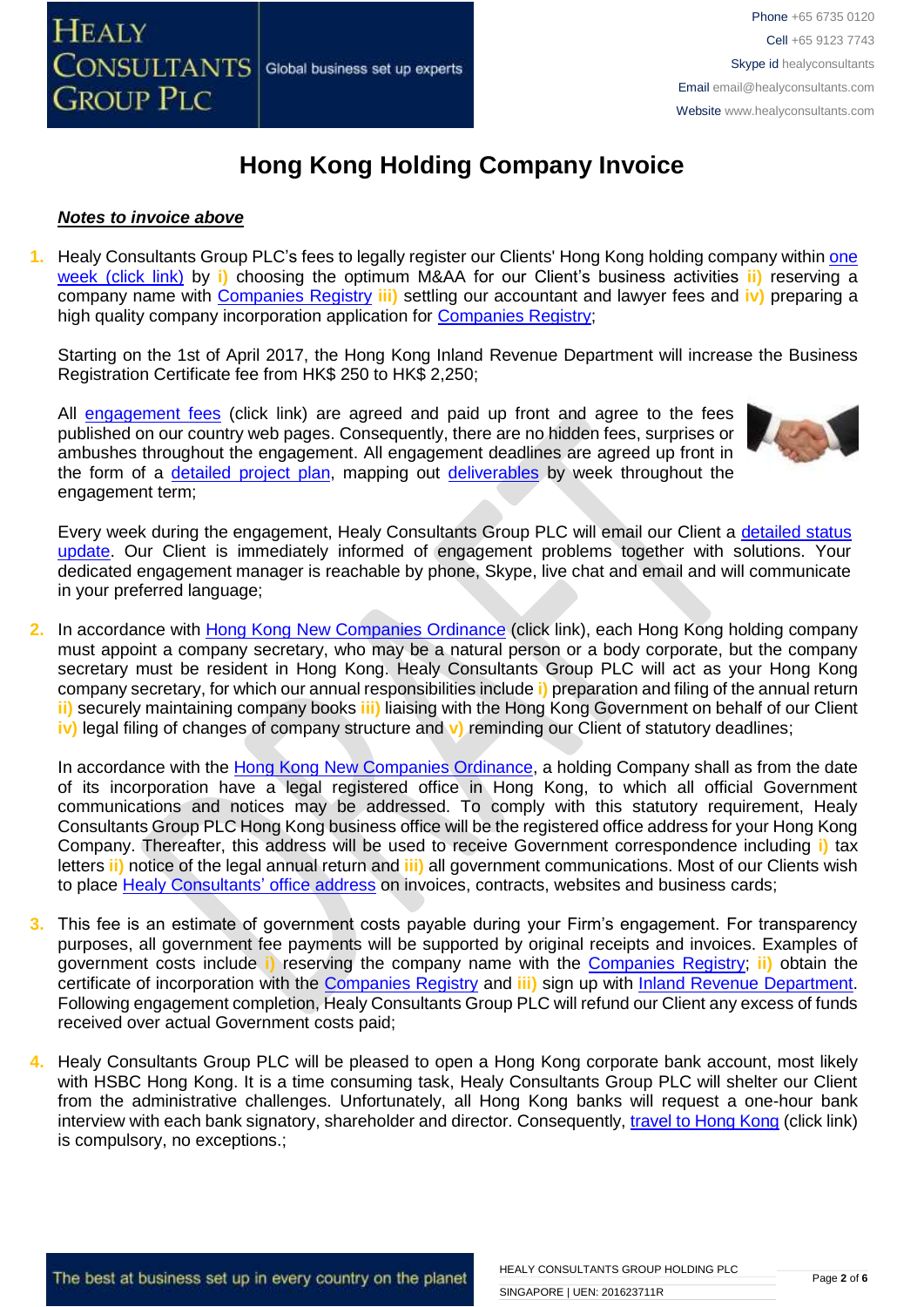A more efficient, non-travel alternative is not to have a Hong Kong corporate bank account. Instead, open [an international corporate bank account](http://www.healyconsultants.com/international-banking/) (click link) outside of Hong Kong. Examples include New York, Germany, Liechtenstein, Austria, Bulgaria, South Africa, Australia, London, South America or Dubai. All banks will be top tier banks in these countries with excellent internet banking services. Example of our global banking partners include HSBC, Standard Chartered Bank, Citibank, Barclays, ABN Amro, Bank of China, ANZ bank, Standard Bank, UBS, Credit Suisse;

As you can appreciate, it is a difficult task to obtain bank account approval through a newly formed company, when shareholders and directors and bank signatories reside overseas. Healy Consultants Group PLC will prepare a business plan for the bank to optimize the probability of corporate bank account approval. However, the banks enjoy ultimate power of approval of corporate bank account applications. Consequently, guaranteed success is outside of Healy Consultants' control. What is inside our control is the preparation and submission of a high-quality bank application that maximizes the likelihood of approval. To date, we enjoy a high approval record because of [our global banking relationships](http://www.healyconsultants.com/international-banking/corporate-accounts/) and determination;







There are additional corporate bank account opening fees for those Clients who **i)** appoint Healy Consultants Group PLC nominee shareholders and directors to their Hong Kong company and **ii)** wish to open a Hong Kong corporate bank account. Because Healy Consultants Group PLC nominee shareholders and directors must to travel to Hong Kong to meet the bank, our total fee for the corporate bank account opening will be increased to US\$5,950 to cover flight and hotel costs;

Global banks continue to tighten corporate bank account opening procedures, their internal compliance departments completing more thorough due diligence of Clients. Consequently, our Clients should expect the bank account approval period to take at least 4 weeks from the date of the KYC meeting in Hong Kong. Furthermore, global banks now require evidence of proof of business in the country where the corporate bank account will be, including sales contracts or lease agreement;

- **5.** For an active trading company, these [accounting](http://www.healyconsultants.com/hong-kong-company-registration/accounting-legal/) and tax fees are an estimate of Healy Consultants Group PLC fees to efficiently and effectively discharge your annual company accounting and tax obligations. Following receipt of a set of draft accounting numbers from your company, Healy Consultants Group PLC will more accurately advise accounting and tax fees. For a dormant company, Healy Consultants Group PLC fees are only US\$950;
- **6.** All fees quoted in this invoice correspond to fees quoted [on Healy Consultants](http://www.healyconsultants.com/company-registration-fees/) Group PLC's website. Please review this invoice carefully to identify errors. During the rush of the business day, it is possible that Healy Consultants Group PLC inadvertently made fee calculation errors, typing errors or omitted services or omitted historic fee payments from Clients. In the unfortunate event you identify invoice errors, please revert to me directly re the same. I apologize in advance if I or my staff made invoice errors;
- **7.** Assuming our Clients re-engage Healy Consultants Group PLC in year 2, this fee is an estimate of the fees payable next year, 12 months after the date of company registration;
- **8.** Engage Healy Consultants Group PLC to [project manage](http://www.healyconsultants.com/project-manage-engagements/) business set up in every country on the planet. We are the best in the [world](http://www.healyconsultants.com/best-in-the-world/) at what we do, timely completing [the A to Z](http://www.healyconsultants.com/a-to-z-of-business-set-up/) of every country engagement;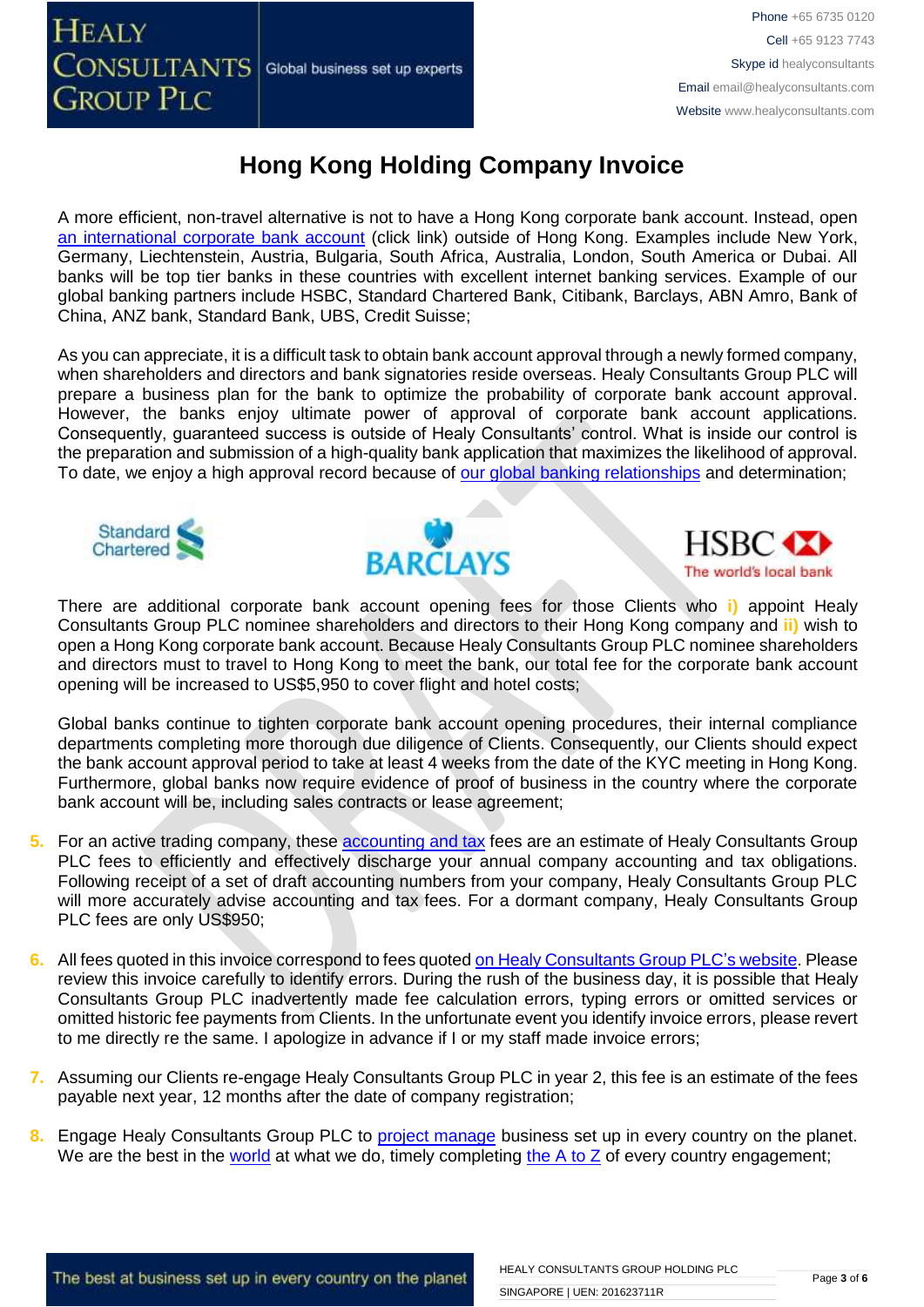- **9.** The fees quoted in this invoice are a prediction of the fees required to efficiently and effectively complete this engagement in a timely manner. If during the engagement Healy Consultants Group PLC realizes that the project is more complex than anticipated, requiring a large additional investment of time, my Firm will revert to request additional fees;
- 10. In accordance with the [Hong Kong New Companies Ordinance,](http://www.cr.gov.hk/en/companies_ordinance/docs/NewCO_C622_HL_FullVersion-e.pdf) effective from March 3<sup>rd</sup> 2014, every Hong Kong holding company must have at least one individual director. If required, Healy Consultants Group PLC will be pleased to provide your firm with a professional nominee director. Our fee amounts to US \$3,900 per annum;
- 11. If our Client requires additional non-resident nominee shareholder and director services [\(click link\),](http://www.healyconsultants.com/corporate-outsourcing-services/nominee-shareholders-directors/) Healy Consultants Group PLC will be pleased to assist. Our fee for professional, passive nominee non-resident corporate shareholder amounts to US\$2,100 per annum. Our fee to be both non-resident nominee director and shareholder amounts to US\$6,600 per annum. Being the sole shareholders and sole director of a Client's company exposes Healy Consultants Group PLC to reputation, litigation and financial risk;
- **12.** In accordance with the [Hong Kong New Companies Ordinance](http://www.cr.gov.hk/en/companies_ordinance/docs/NewCO_C622_HL_FullVersion-e.pdf) there is no minimum issued share capital required for a Hong Kong holding company;
- **13.** Monthly, quarterly and mid-year Government tax obligations include **i)** monthly payroll reporting and **ii)** quarterly GST and corporation tax returns. If you need our help, Healy Consultants Group PLC can complete monthly Government reporting for a monthly fee of US\$1,600. Healy Consultants' monthly support will include **i)** receive in Dropbox the monthly invoices from our client **ii)** label monthly bank statement transactions and **iii)** monitor monthly profit levels to minimize annual tax **iv)** submission of monthly employee payroll reporting;
- 14. If required, Healy Consultants Group PLC will be pleased to assist your firm to secure employee [visa](http://www.healyconsultants.com/hong-kong-company-registration/formation-support-services/) approvals. Our fee is US\$7,950 for the first employee, US\$6,950 for the second employee, US\$5,950 per employee thereafter. Our employee visa fees includes preparation of a quality visa application and submitting to the correct Government immigration officers. The Government enjoys ultimate power of approval of visa applications. Consequently, guaranteed success is outside of Healy Consultants' control. What is inside our control is the preparation and submission of a high quality immigration visa application that maximizes the likelihood of visa approval;
- 15. Some of our Clients require an *immediate Hong Kong solution* (click link). With this strategy, within a day Healy Consultants Group PLC can supply our Client **i)** an existing dormant company number and **ii)** an already approved Hong Kong corporate bank account number and **iii)** a business address. Turnkey solutions are attractive to those entrepreneurs who wish to immediately close a country deal, sign a contract or invoice a customer. Our Clients will not have to travel to Hong Kong for change of bank signatory;



- **16.** Depending on our Client's business and nationality, the Hong Kong Government may require a special regulatory license to carry on your business in the country. Healy Consultants Group PLC will assist our Client secure license approval; there may be additional engagement fees. However, the Government enjoys ultimate power of approval of company registrations and business licenses;
- **17.** It is important our Clients are aware of their personal and corporate tax obligations in their country of residence and domicile. Let us know if you need Healy Consultants Group PLC help to clarify your local and international annual tax reporting obligations;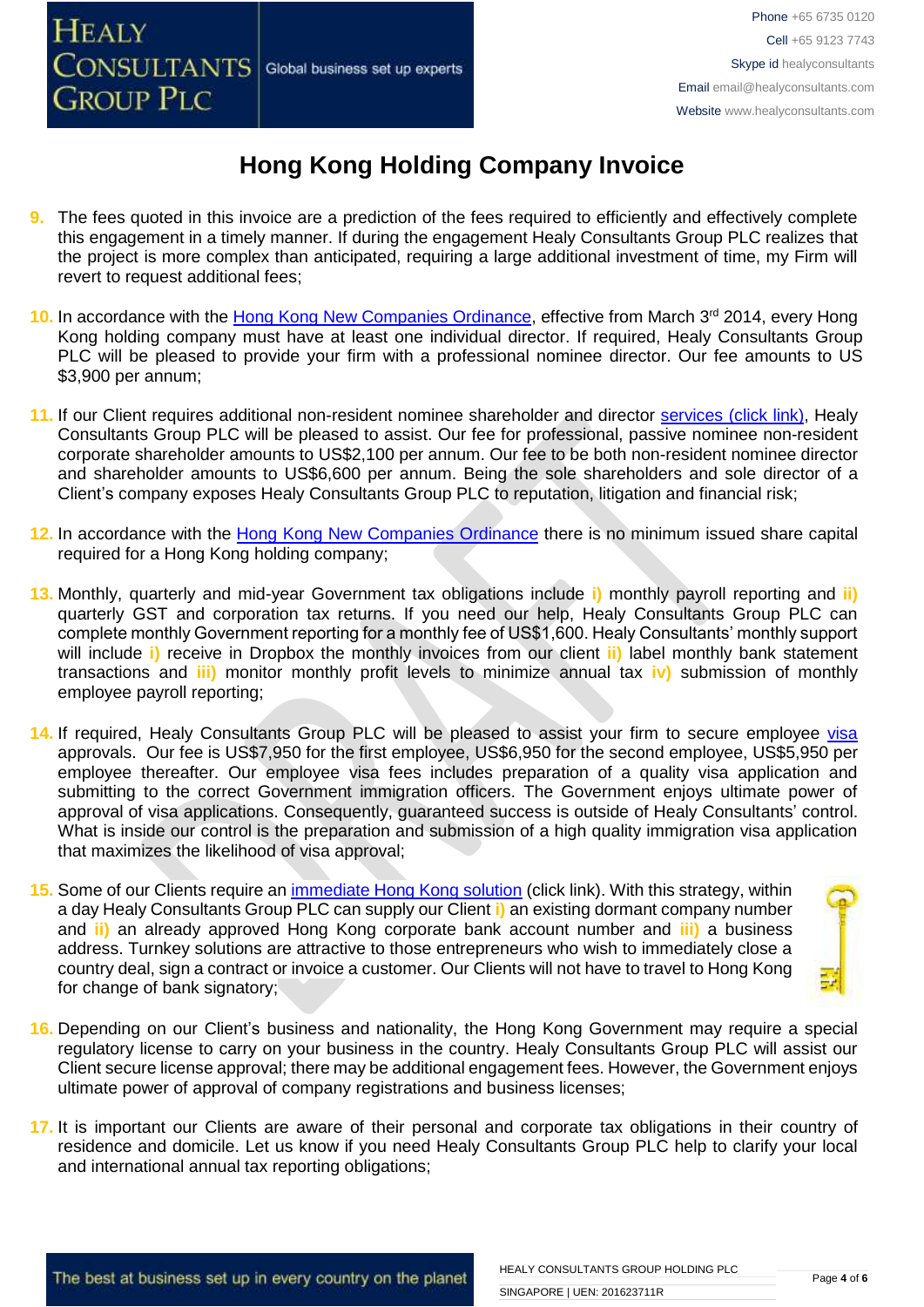

- **18.** Some of our Clients request Healy Consultants Group PLC to provide temporary shared [office space](http://www.healyconsultants.com/virtual-office/) for 6 months until their preferred business premises is found. If your Firm requires this service, our one-time fee is US\$950. Monthly rental thereafter is paid directly to the landlord, independently of Healy Consultants;
- **19.** During the engagement, shareholders and directors' documents may need to be translated into the local language; before the Government and Bank approves company registration and corporate bank account opening respectively. Consequently, our Client should budget for possible additional translation and embassy attestation fees. Either our Client or Healy Consultants Group PLC can complete this administrative task;

As always, Healy Consultants Group PLC will negotiate with all third parties to eliminate or reduce additional engagement costs. For transparency purposes, all third-party fee payments will be supported by original receipts and invoices. Examples of possible third-party payments include **i)** embassy fees **ii)** notary public costs **iii)** official translator fees;

- **20.** As stipulated on our [business website](http://www.healyconsultants.com/) and in section 3 of our engagement letter, Healy Consultants Group PLC will only commence the engagement following **i)** settlement of our fees and **ii)** completion and signing of our legal engagement letter;
- 21. Healy Consultants Group PLC will only incorporate your company after 75% of [due diligence documentation](http://www.healyconsultants.com/due-diligence/) is received by email. Healy Consultants Group PLC will only open a corporate bank account after 100% of the Client's original due diligence documentation is received by courier;
- **22.** During the annual renewal engagement with our Client, our in-house [Legal and Compliance Department](http://www.healyconsultants.com/about-us/key-personnel/cai-xin-profile/)  [\(click link\)](http://www.healyconsultants.com/about-us/key-personnel/cai-xin-profile/) reviews the quality and completeness of our Client file. Consequently, Healy Consultants Group PLC may revert to our Client to ask for more up to date [due diligence documentation;](http://www.healyconsultants.com/due-diligence/)
- **23.** To assist our Clients to minimize foreign exchange costs, we offer the payment in SG\$, Euro, Pounds or US\$. Kindly let me know in which currency your Firm prefers to settle our fees and I will send an updated invoice, thank you;
- 24. Some of our Clients engage Healy Consultants Group PLC to [recruit \(click link\)](http://www.healyconsultants.com/corporate-outsourcing-services/how-we-help-our-clients-recruit-quality-employees/) local employees. We have a lot of experience in this area and we are quite skilled at securing quality candidates for our Clients;